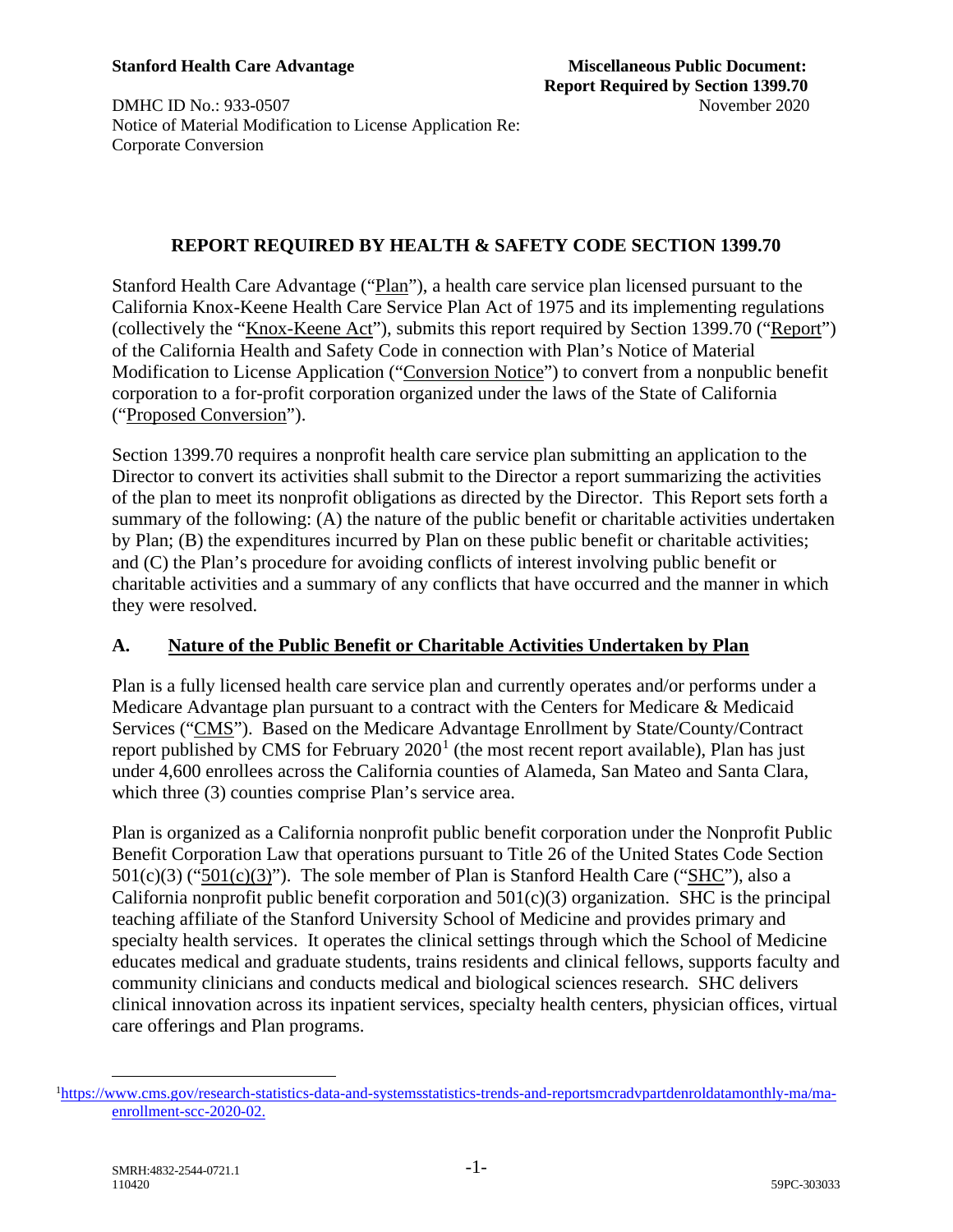SHC's charitable mission and grant-making function is dedicated to serving the health care needs of the people of California. In fiscal year 2019 (the most recent data available), SHC invested over \$482 million in services and activities to improve the health of the communities it serves, including \$253 million for uncompensated costs of medical services for patients enrolled in Medi-Cal and other means-tested government programs. The Plan operates as an integral part of the broader charitable mission of SHC. Plan has filed concurrently with its Notice of Conversion a copy of SHC's 2018 Community Benefits Report as a Miscellaneous Public Document.

The mission of Plan is to facilitate the provision of health care to elderly individuals and other individuals eligible for governmental assistance due to special disabilities and groups identified by the United States Congress and the Internal Revenue Service as having special health care needs. In furtherance of this mission, Plan provides elderly and disabled Medicare-eligible individuals with a broad range of health services in connection with its Medicare Advantage offering. SHC views the Plan as a natural extension of its commitment to community benefit and particular focus on the special health care needs of elderly persons.

As required by Section 1399.70(c), following the conversion and on a projected basis for the next fiscal year, Plan will no longer be a nonprofit corporation. Nonetheless, Plan will continue to provide health care to elderly individuals and other individuals eligible for governmental assistance, as described above. Likewise, SHC will continue to fulfill its charitable mission and grant-making function, both of which are dedicated to serving the health care needs of the people of California. SHC's 2020 Community Benefit Plan addresses its community health investment starting in fiscal year 2020 through fiscal year 2022 and tracks previous years' commitments to improve access to and delivery of care, housing and homelessness, and economic security through community and hospital-based programs and partnerships. SHC estimates that its investment in services and activities to improve the health of the communities it serves for fiscal year 2020 and beyond will be in alignment with past investments. Please see the table, below, for SHC's past investment:

| FY2017        | <b>FY2018</b> | FY2019        |
|---------------|---------------|---------------|
| \$437 Million | \$378 Million | \$482 Million |

# **B. Expenditures incurred by Plan on Public Benefit or Charitable Activities**

Plan started creating the infrastructure and staffing model to support Medicare Advantage operations in 2014 in preparation for the calendar year 2015 annual election period. In total, Plan has expended a total of \$130M against a revenue of \$86.4M, resulting in a loss of \$43.6M since its inception.

The chart below summarizes total expenditures incurred by Plan, including medical costs and administrative costs, as compared to revenue from 2014 – 2019.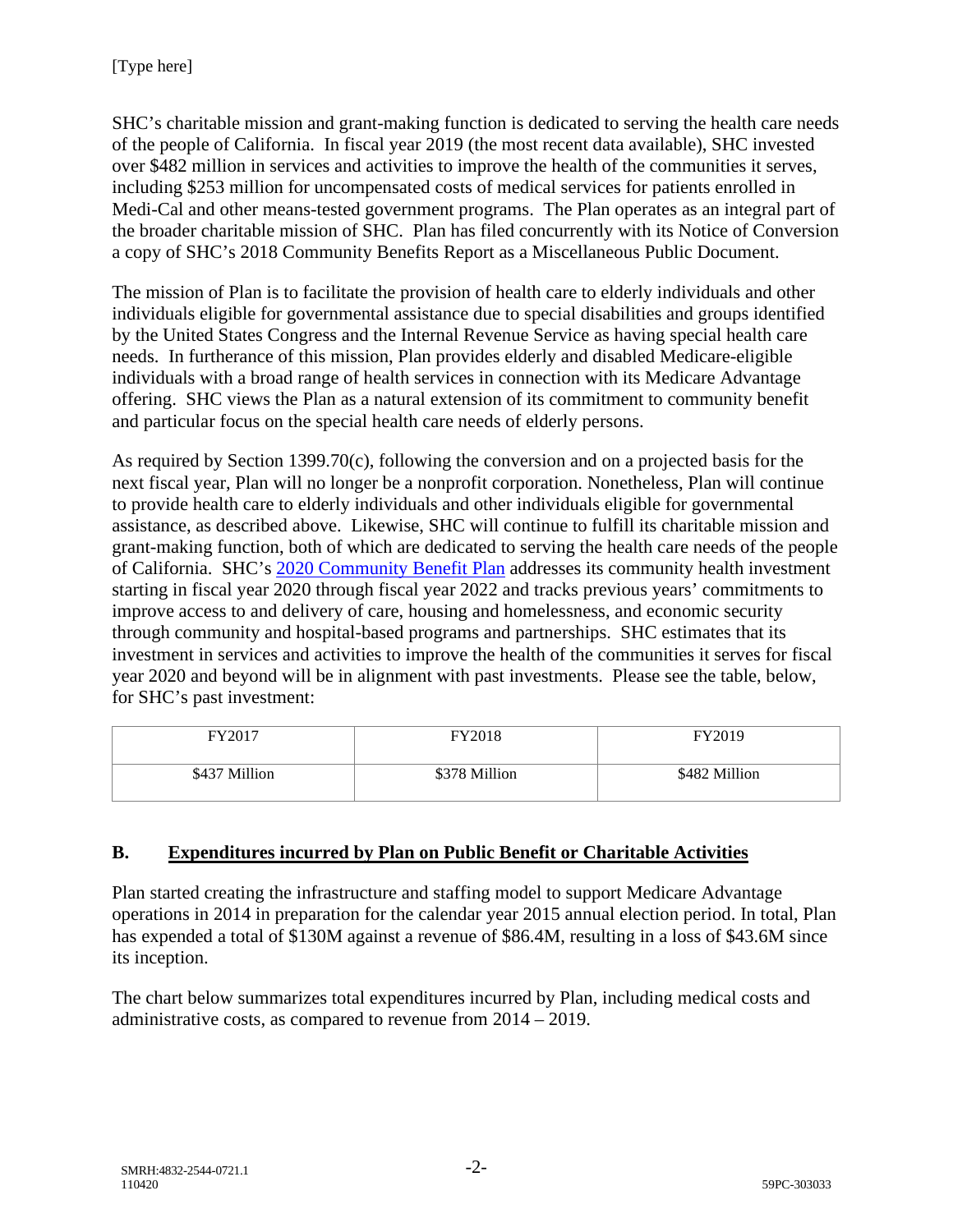| 2014     |
|----------|
|          |
| 2,445    |
|          |
| $\Omega$ |
|          |
| 249      |
|          |
| 249      |
|          |
| 2,196    |
|          |
|          |

As required by Section 1399.70(c), following the conversion, Plan will no longer be a nonprofit corporation. Nonetheless, Plan will continue to provide health care to elderly individuals and other individuals eligible for governmental assistance, as described above. The chart below summarizes projected total expenditures incurred by Plan, including medical costs and administrative costs, as compared to revenue for calendar year 2021 and 2022:

|                                   | 2021       | 2022          |
|-----------------------------------|------------|---------------|
| Revenue                           | 80,950,000 | 128,163,000   |
| <b>Medical</b><br><b>Expenses</b> | 69,212,000 | 109,899,000   |
| Admin<br><b>Expenses</b>          | 12,142,000 | 19,244,000    |
| Total<br><b>Expenses</b>          | 81,355,000 | 129, 124, 000 |
| Income<br>(Loss)                  | (405,000)  | (961,000)     |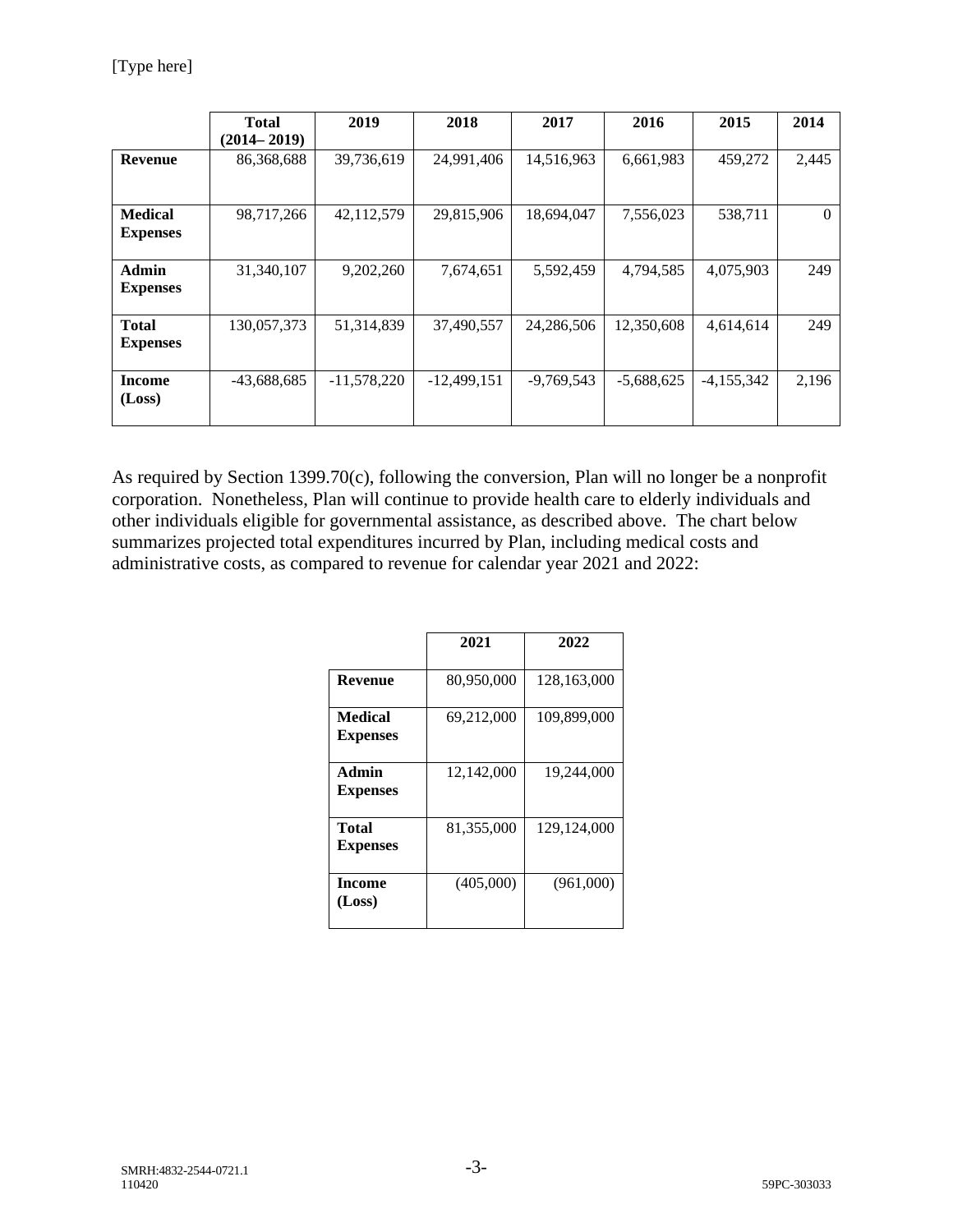# **C. Plan's Procedure for Avoiding Conflicts of Interest Involving Public Benefit or Charitable Activities**

Plan has adopted a policy and procedure, attached as Exhibit A to this Report, regarding avoiding conflicts of interest involving Plan's operations, which constitute Plan's public benefit/charitable activities. Pursuant to the policy and procedure, members of the Board of Directors ("Directors") of Plan shall at all times act in a manner consistent with their fiduciary responsibilities to Plan and shall exercise care such that no detriment to Plan results from conflicts between their interests and those of Plan. In addition, Directors shall be sensitive to the appearance of conflicts of interest, even if no actual conflict exists.

Plan will not enter into any transaction in which a Director or a member of his or her immediate family has a material financial interest, direct or indirect (an "Interested Transaction"), unless the interested Director who is aware that such an Interested Transaction is contemplated shall notify the Chair of the Board of Directors of the proposed Interested Transaction sufficiently in advance so that the Board of Directors can be provided with a full analysis and information regarding the proposed Interested Transaction before acting on it.

Plan will not enter into any Interested Transaction unless, after diligent investigation made by or on their behalf, a majority of the Directors then in office (without the interested Director voting on the matter) determines, and adopts a resolution stating, that the transaction is for the benefit of, and is fair and reasonable to, Plan, and that it appears that Plan cannot obtain a more advantageous arrangement with reasonable effort under the circumstances. If it is not reasonably practicable to obtain approval of the Board of Directors prior to Plan entering into an Interested Transaction or series of Interested Transactions, the Chair of the Board of Directors may approve the Interested Transaction or series of Interested Transactions if the determinations outlined above are made by such person , after due investigation of the transaction.

Regarding transactions with non-Stanford affiliated entities, if a Director is present at a Board of Directors or committee meeting at which approval or ratification of a transaction is sought and if such Director is a director or in a similar relationship with a non-Stanford affiliated entity, the Director will disclose to the Board of Directors or committee the Director's relationships with such entity, and will not vote on a motion to approve or ratify the transaction.

Regarding transactions with Stanford-affiliated entities, such transactions will not ordinarily create a conflict of interest, absent a material effect on a personal interest of a Director. Accordingly, Directors of Plan who also serve as directors of Stanford-affiliated entities, including, but not limited to, SHC, may generally vote on transactions between Plan and such affiliated entity. Such Directors are acting in a fiduciary capacity to Plan when they vote as a part of Plan's Board of Directors and should approve such a transaction only if they find it to be just and reasonable.

# **D. Summary of Any Conflicts That Have Occurred and the Manner in Which They Were Resolved**

To date, Plan has not addressed any conflicts of interest.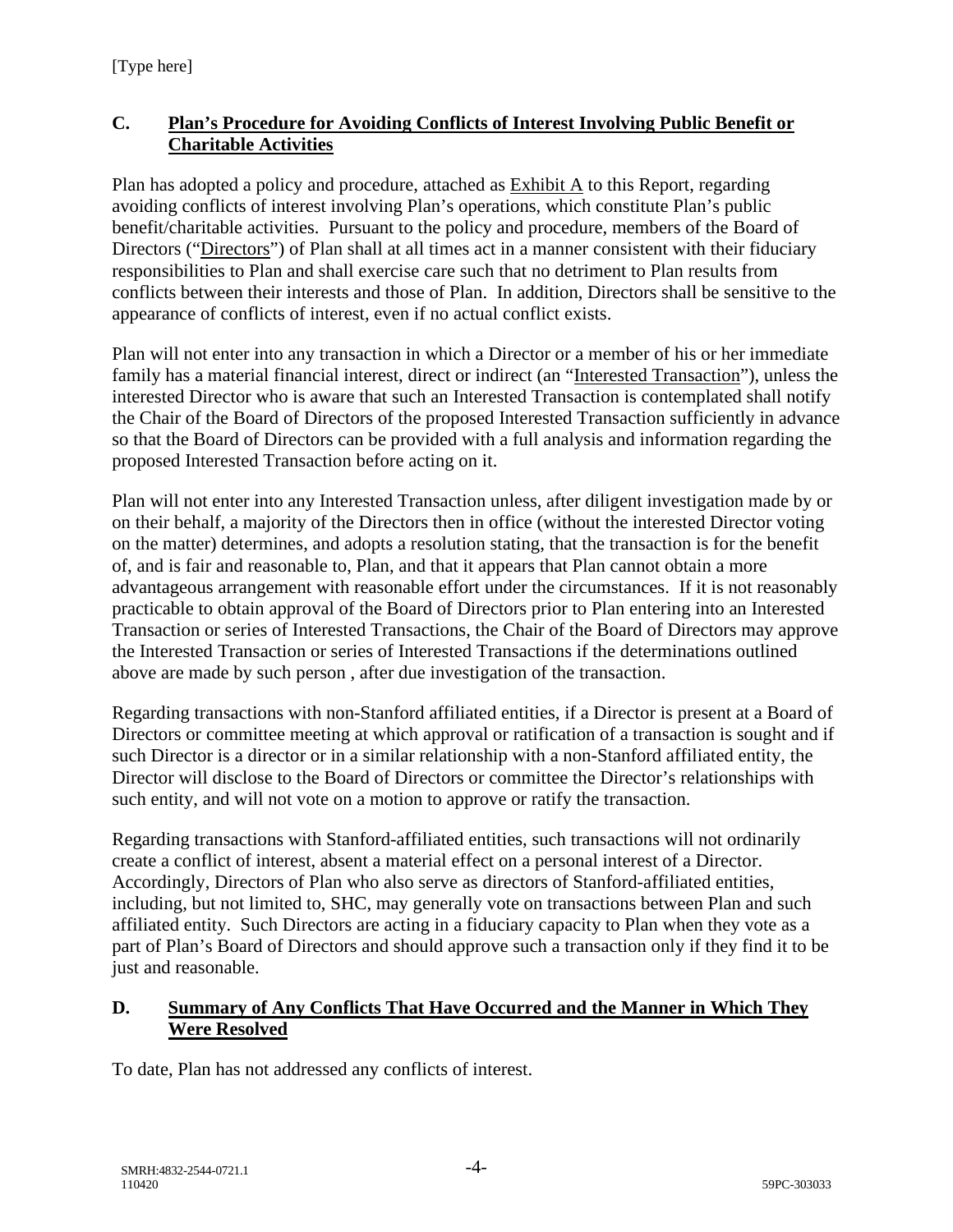# **Exhibit A**

# **Stanford Health Care Advantage Board of Directors Policy on Conflict of Interest**

#### **I. General Considerations**

Directors shall at all times act in a manner consistent with their fiduciary responsibilities to the Stanford Health Care Advantage ("SHC Advantage") and shall exercise care that no detriment to SHC Advantage results from conflicts between their interests and those of SHC Advantage. In addition, Directors shall be sensitive to the appearance of conflict of interest, even if no actual conflict exists.

This policy addresses requirements for certain proposed investment transactions between a Director, or an entity in which a Director has a material financial interest, and SHC Advantage. It also addresses requirements when a Director holds a directorship or similar position in another entity with which SHC Advantage does business. The policy provides for an annual confirmation by Directors that they, to the best of their knowledge, have complied, and will use their best efforts to comply in the future, with these requirements.

#### **II. Interested Transactions**

SHC Advantage will not, without approval described in Sections III and IV hereof, enter into any Interested Transaction.

As used herein, the term "Interested Transaction" shall mean any transaction with SHC Advantage in which a Director or a member of his or her "Immediate Family" has a material financial interest, direct or indirect, provided that the following shall not be deemed to be Interested Transactions:

- (i) the rates or charges involved in the transaction are determined by competitive bids or the transaction involves the rendering of services as a common or contract carrier, or public utility, at rates or charges fixed in conformity with law or governmental authority;
- (ii) the transaction involves services as a bank or depository of funds, transfer agent, registrar, trustee under a trust indenture or similar services, and the transaction is at standard rates and terms offered to the general public;
- (iii) the amount involved in the transaction does not exceed \$100,000 and the transaction is one in which the Director has only an indirect interest and does not exercise management supervision;
- (iv) the Director's interest in the transaction arises only from (a) or (b) below, or both:
	- (a) from his or her position as a director of another corporation or organization that is a party to the transaction; or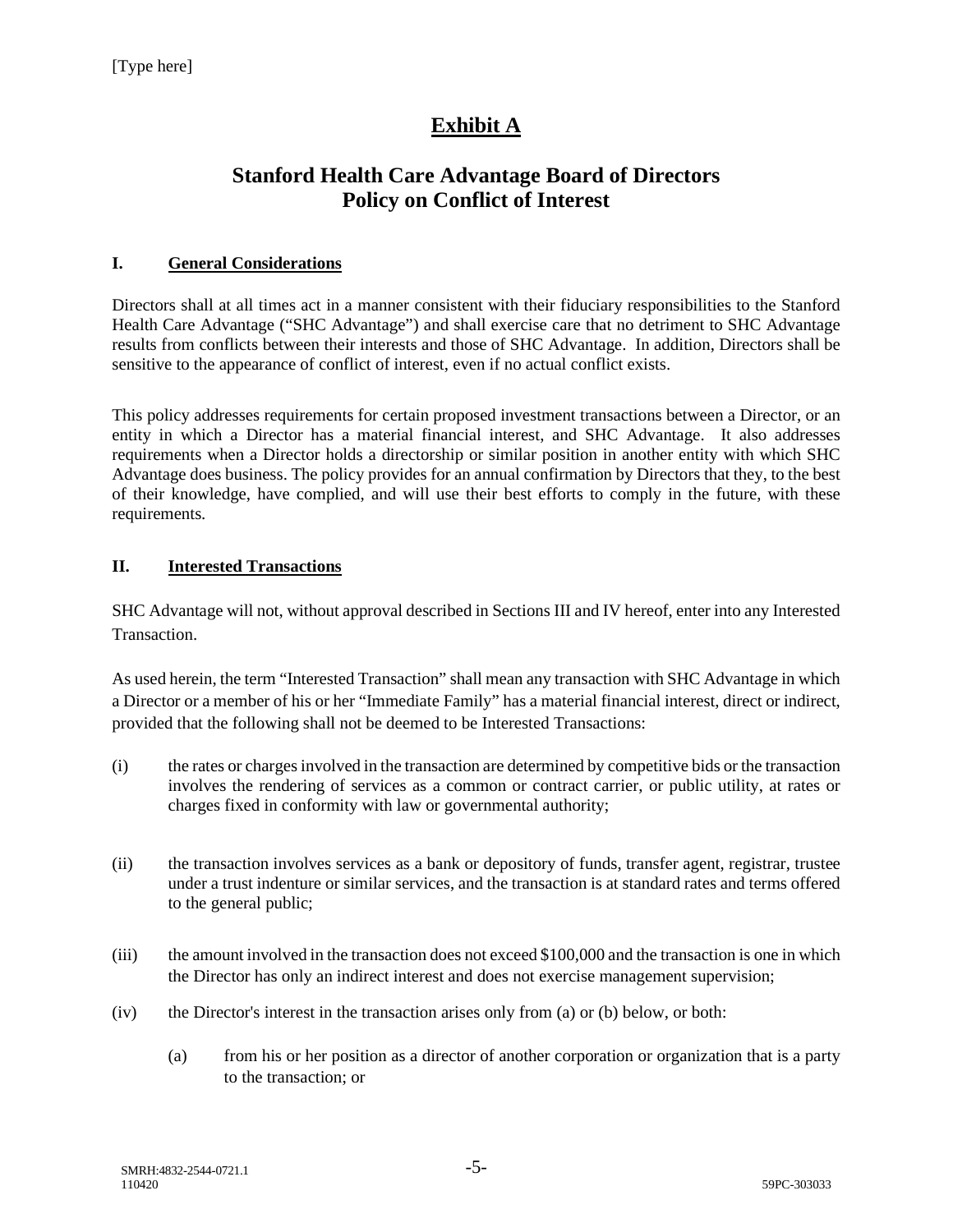- (b) from the direct or indirect ownership by the Director or a member of his or her Immediate Family of less than a 10% equity interest in another entity that is a party to the transaction.
- (v) the Director's interest in a transaction arises solely from his or her position as a limited partner in a partnership; or
- (vi) the Director's interest arises solely from the holding of an equity interest, or an interest as a creditor, in another entity with which SHC Advantage does business and the transaction is not material to such other entity.

As used herein, the term "Immediate Family" shall mean the spouse of the Director, the minor children or other dependents of the Director, and other related persons occupying the same home as the Director.

An interested Director who is aware that such an Interested Transaction is contemplated shall notify the Chair of the Board of the proposed transaction sufficiently in advance so that the Board can be provided with full analysis and information regarding the Interested Transaction before acting on it.

#### **III. Approval Required**

SHC Advantage shall not enter into any Interested Transaction unless, after diligent investigation made by or on their behalf, a majority of the Directors then in office (without the interested Director voting on the matter) determines, and adopts a resolution stating, that the transaction is for the benefit of, and is fair and reasonable to, SHC Advantage, and that it appears that SHC Advantage cannot obtain a more advantageous arrangement with reasonable effort under the circumstances.

#### **IV. Approval by the Chair of the Board**

If it is not reasonably practicable to obtain approval of the Board prior to SHC Advantage entering into the Interested Transaction or series of Interested Transactions, the Chair of the Board (or in the absence of the Chair, any Vice Chair) may approve in advance the Interested Transaction or Interested Transactions if the determinations outlined in Section III are made by such person, after due investigation of the transaction. At its next meeting, the Board, if it determines by a majority of the Directors then in office (without the interested Director voting on the matter) that such determinations are correct, will ratifySara such actions by adopting a resolution so stating.

#### **V. Transactions with Non-Stanford Affiliated Entities With Which a Director is in a Similar Relationship (absent a material financial interest in the transaction)**

If a Director is present at a Board or committee meeting at which approval or ratification of a transaction is sought and if such Director is a director or in a similar relationship with a non-Stanford affiliated entity which is or will be the other party to the transaction, the Director will disclose to the Board or committee the Director's relationships with such entity, and will not vote on a motion to approve or ratify the transaction. (If, in addition, the transaction is an Interested Transaction, the provisions of Section III and IV here of will apply.)